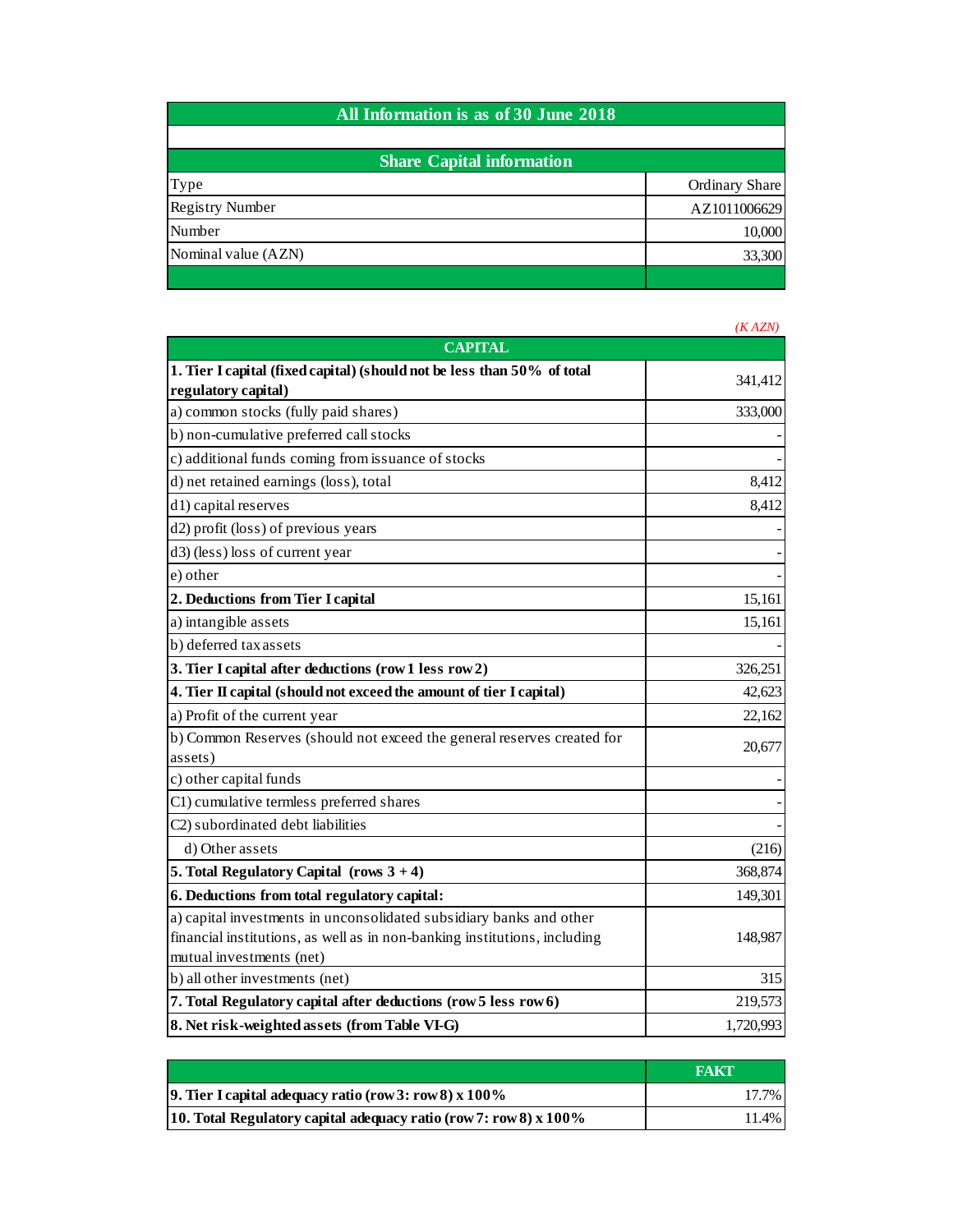| <b>CLASSIFICATION OF RISK-WEIGHTED ASSETS</b> |               |                                |  |  |
|-----------------------------------------------|---------------|--------------------------------|--|--|
|                                               | <b>Amount</b> | <b>Credit Portfolio Weight</b> |  |  |
| Overdue loans                                 | 195,243       | 17.6%                          |  |  |
| Substandard loans                             | 120,372       | 10.8%                          |  |  |
| Unsatisfactory                                | 39,745        | 3.6%                           |  |  |
| Doubtful                                      | 24,205        | 2.2%                           |  |  |
| Loss                                          | 56,422        | 5.1%                           |  |  |
| Reserves                                      | 81,402        | 7.3%                           |  |  |
| General                                       | 12,947        | 1.2%                           |  |  |
| Specific                                      | 68,455        | 6.2%                           |  |  |

| <b>RELATED PARTY LOANS</b>                              |  |         |  |  |
|---------------------------------------------------------|--|---------|--|--|
| <b>Proportion in Total Regulatory capital</b><br>Amount |  |         |  |  |
| <b>RELATED PARTY LOANS</b>                              |  | $0.0\%$ |  |  |

| <b>TOTAL LARGE LOANS</b> |                                                 |       |  |  |
|--------------------------|-------------------------------------------------|-------|--|--|
|                          | <b>Credit Portfolio Weight</b><br><b>Amount</b> |       |  |  |
| Total large loans        | 577.922                                         | 52.0% |  |  |

| <b>CURRENCY POSITION</b>              |          |         |  |  |
|---------------------------------------|----------|---------|--|--|
| Freely convertible currency position  | max. 20% | 2.1%    |  |  |
| Total open "closed" currency position | max. 15% | $-1.0%$ |  |  |

| <b>OFF-BALANCE LIABILITIES</b>             |              |  |
|--------------------------------------------|--------------|--|
| <b>Liabilities</b>                         | <b>Total</b> |  |
| 1. Loan instruments, total                 | 153,914      |  |
| a) loan commitments                        | 61,660       |  |
| b) undisbursed lines of credit             | 92,254       |  |
| 2. Guarantees and liabilities of this type | 249,530      |  |
| a) Guarantees                              | 249,530      |  |
| 3. Letters of credit, total                | 4,284        |  |
| a) Standby Letters of Credit               |              |  |
| b) Documentary Letters of Credit           | 4,284        |  |
| 4. Forward and futures contracts, total    | 609,968      |  |
| a) based on spot contracts                 |              |  |
| b) based on Forward and Futures contracts  | 17,810       |  |
| c) swap contracts                          |              |  |
| d) based on other contracts                | 592,158      |  |
| 5. Other off-balance-sheet liabilities     |              |  |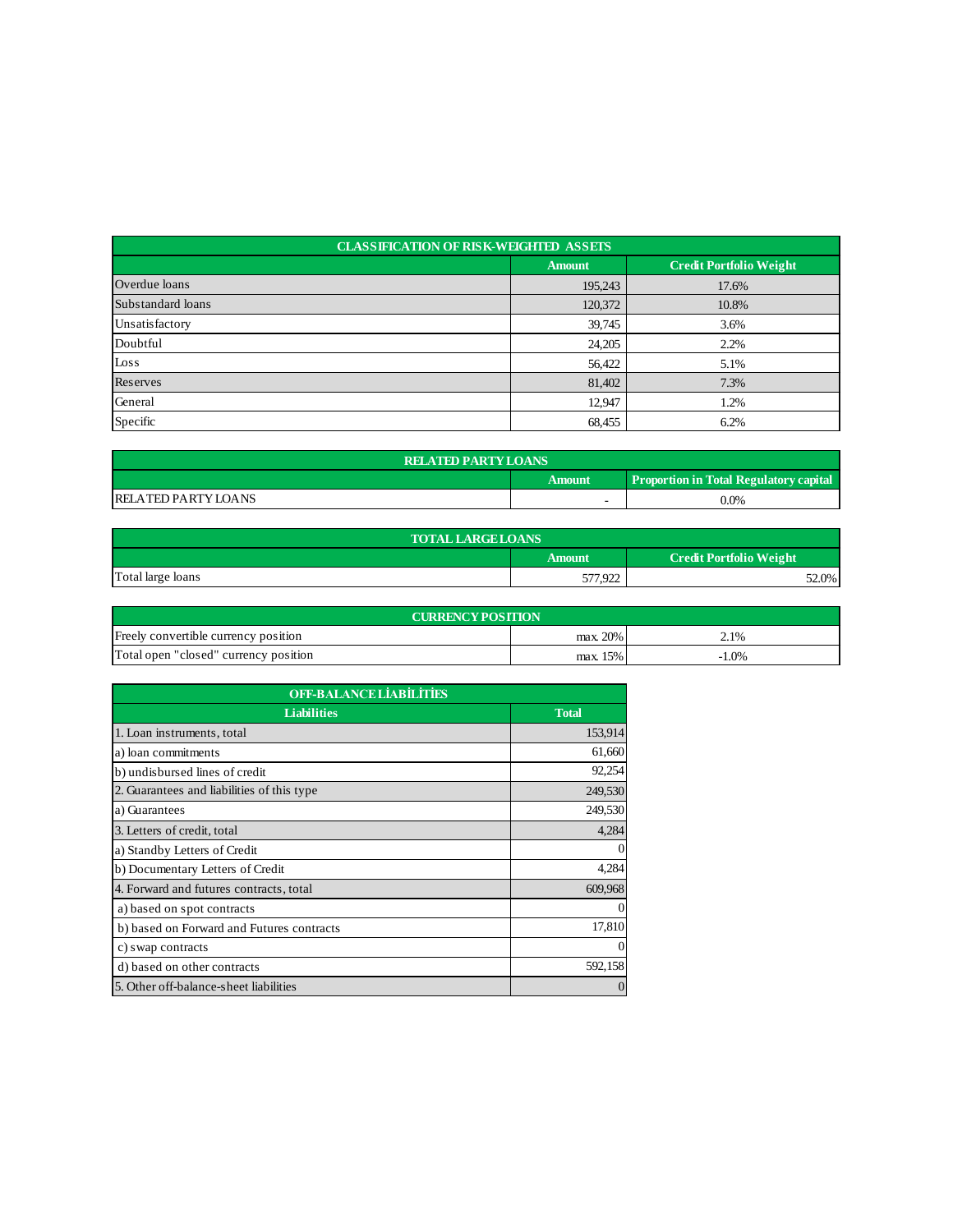## **All Information is as of 30 June 2018**

| <b>RISK-WEIGHTED ASSETS</b> |           |
|-----------------------------|-----------|
| Total risk-weighted assets  | 1,720,993 |

| LOANS, INCLUDING OVERDUE LOANS BY GEOGRAPHIC SEGMENTATION |                        |         |  |  |
|-----------------------------------------------------------|------------------------|---------|--|--|
|                                                           | Overdue loans<br>Loans |         |  |  |
| Baku                                                      | 1,081,526              | 181,445 |  |  |
| Ganja                                                     | 17.397                 | 13,745  |  |  |
| Zagatala                                                  | 12.657                 | 53      |  |  |
| <b>TOTAL</b>                                              | 1,111,580              | 195,243 |  |  |

| LOANS, INCLUDING OVERDUE LOANS BY ECONOMIC SECTORS |                          |               |  |  |
|----------------------------------------------------|--------------------------|---------------|--|--|
|                                                    | Loans                    | Overdue loans |  |  |
| Mining industry                                    | 46,861                   | 3,099         |  |  |
| Processing industry                                | 62,995                   | 18,280        |  |  |
| Electricity and Gas Production                     | 5                        | ٠             |  |  |
| Other manufacturing                                | 20,877                   | 3,149         |  |  |
| Agriculture                                        | 94,092                   | 470           |  |  |
| Construction                                       | 39,487                   | 997           |  |  |
| Transportion                                       | 12,354                   | 855           |  |  |
| Information and Communication                      | 21,049                   | -             |  |  |
| Trade                                              | 185,717                  | 4,442         |  |  |
| Other manufacturing and service                    | 196,680                  | 8,022         |  |  |
| <b>Central Government Authorities</b>              | ٠                        | ۰             |  |  |
| Municipalities                                     | $\overline{\phantom{a}}$ | ۰             |  |  |
| Public organizations                               | 6                        |               |  |  |
| Individuals (Consumer and Mortgage)                | 166,430                  | 599           |  |  |
| Other                                              | 18,309                   | 1,016         |  |  |
| <b>Total</b>                                       | 864,863                  | 40,929        |  |  |